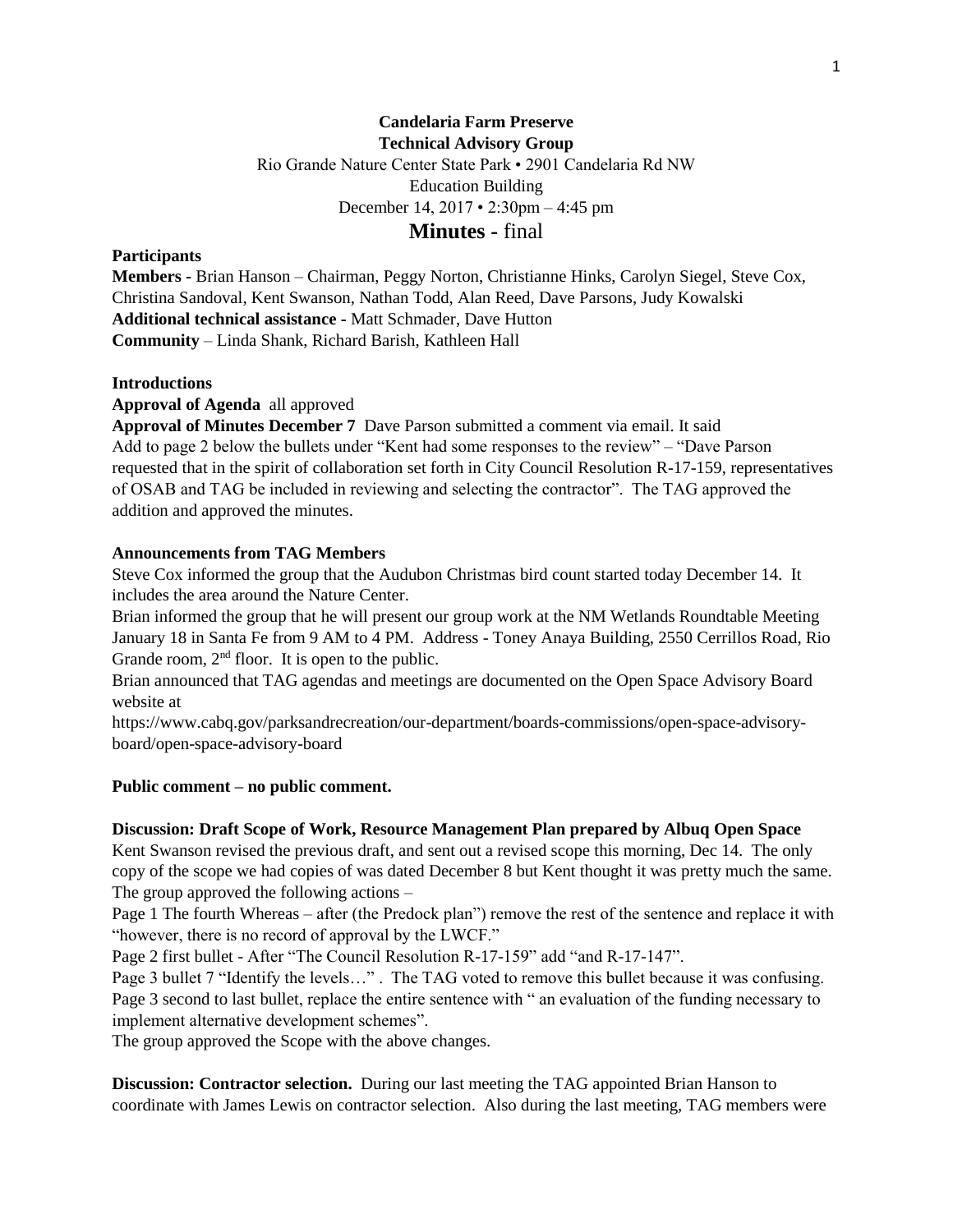to send Kent Swanson their selection of contractors. The group really felt passionate about this and wanted to become more involved. Early this morning many received an email that had a list of possible contractors. Because of this confusion, the group wanted another chance to give their input. So the group agreed that they would review the list and send their ideas to Brian Hanson and then Brian would forward concerns to James Lewis who is the lead for contractor selection. Brian will send out the list to everyone for their comments. Other contractors can also be recommended if individuals want.

#### **Discussion: Define habitat actions that will meet the requirements of the LWCF – Farmland Area**

Brian summarized habitat actions that were offered during the 2 day October 2017 workshop and provided them to the group via email December 13. After asking the group the best way to proceed, the group decided to go through each item and agree or disagree or make changes. Each item was explained. Alan Reed numbered the items and kept the results of our discussion, item by item. Brian circled areas on the farmland aerial map and put the corresponding number in each circle. Each item was explained and voted on by the group. In all there were 11 actions, and all actions were approved except for #4 Create waterfowl nesting area north of the ponds. This one was removed because the only waterfowl that may be nesting was mallards.

#5 Create wildlife shelterbelts throughout the area. The word "shelterbelt" was confusing and it was suggested replacing the word "shelterbelt" with "hedgerow".

#8 Create native bosque habitat replacing crops. This indicated that all crops would be removed everywhere. This one was removed. The group voted this out because everyone, except for 1 person, wanted some crops for wildlife.

#10 Create a permanent or intermittent flow area for aquatic plants and animals. This one was rejected and a new #12 was created. Everyone did not like establishing a permanent flow because it would be near impossible.

New #13 Create an intermittent flow area for aquatic plants and animals. Everyone agreed with this.

To avoid confusion, I have renumbered the approved suggestions with changes. See the below map. Our final approved habitat suggestions are -

- 1. Expand groundwater wetland to the east with shallow areas
- 2. Create a new wetland, groundwater, or lined- maybe north of present groundwater wetland
- 3. Create salt grass area near ponds
- 4. Create wildlife hedgerows throughout the area
- 5. Gradually remove the present elm trees and Russian olive along the east fence and within the fields; replace with native trees and plant native shrubs
- 6. Expand several areas of vegetation (trees etc within the fields) and gradually remove exotic vegetation in those areas and replace with native species
- 7. Create native bosque habitat in the farming area in the northwest area create variable ground elevation, and plant native trees, shrubs, grasses that will maintain themselves after establishment
- 8. Keep farm fields near the fences on the east boundaries and south boundaries valuable for wildlife viewing - 3 crop types valuable to wildlife - corn or other crops to attract winter cranes; moist soil management for winter waterfowl; summer crops for wildlife. All of the crops will be for wildlife.
- 9. Create native bosque habitat selectively replacing cropland
- 10. Create an intermittent flow area for aquatic plants and animals